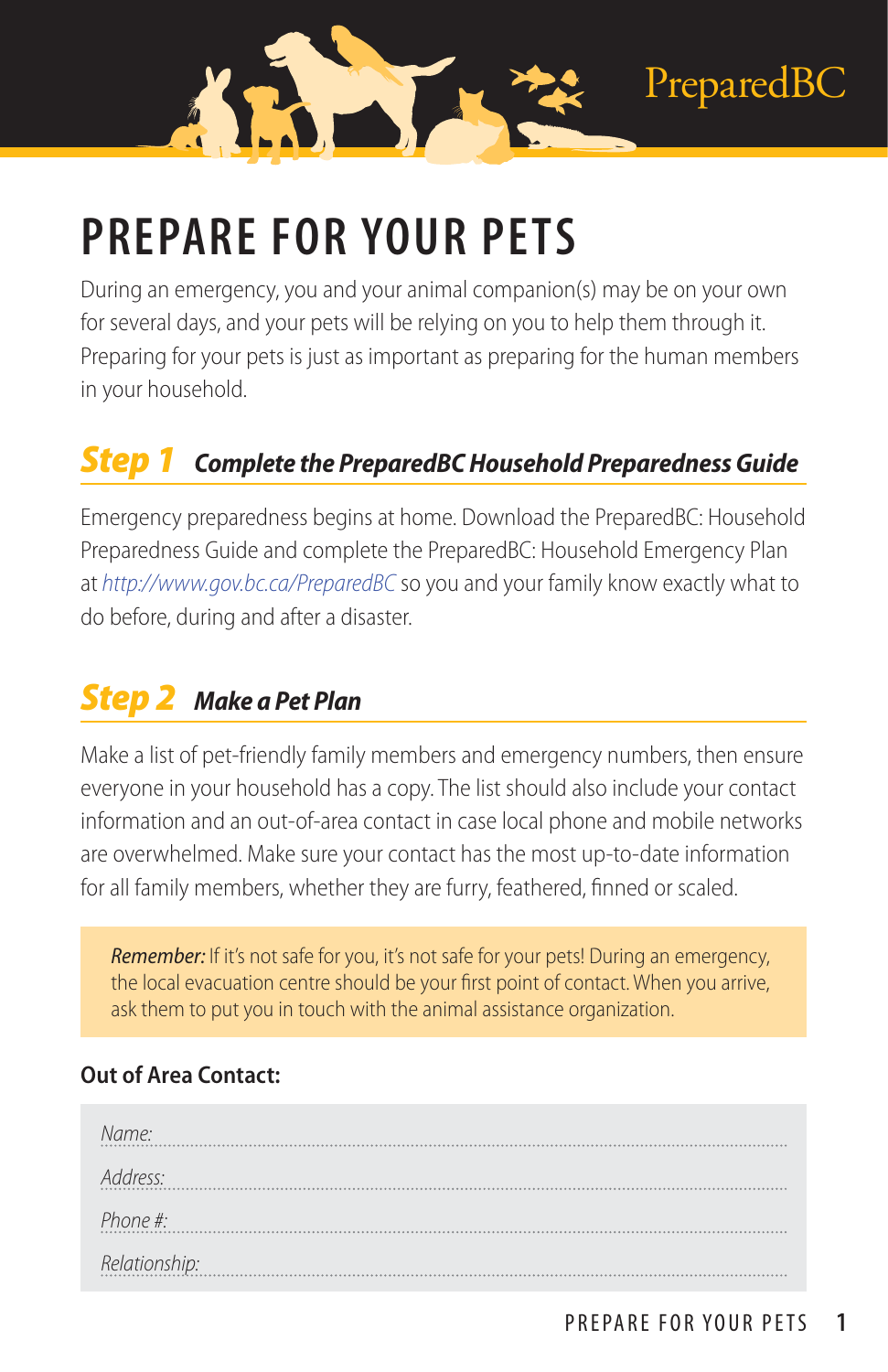## PreparedBC

## *Step 3 Pet Information*

Gather the most recent information for all your pets and enter the details here:

Ka

| Name:                            |
|----------------------------------|
| Type/Breed:                      |
| Birthdate:                       |
| Health concerns/Allergies:       |
| Recent vaccinations/medications: |
| ID tag and Microchip #:          |
| Other:                           |

| Name:                            |
|----------------------------------|
| Type/Breed:                      |
| Birthdate:                       |
| Health concerns/Allergies:       |
| Recent vaccinations/medications: |
| ID tag and Microchip #:          |
| Other:                           |

| Name:                            |
|----------------------------------|
| Type/Breed:                      |
| Birthdate:                       |
| Health concerns/Allergies:       |
| Recent vaccinations/medications: |
| ID tag and Microchip #:          |
| Other:                           |

#### **2** PREPARE FOR YOUR PETS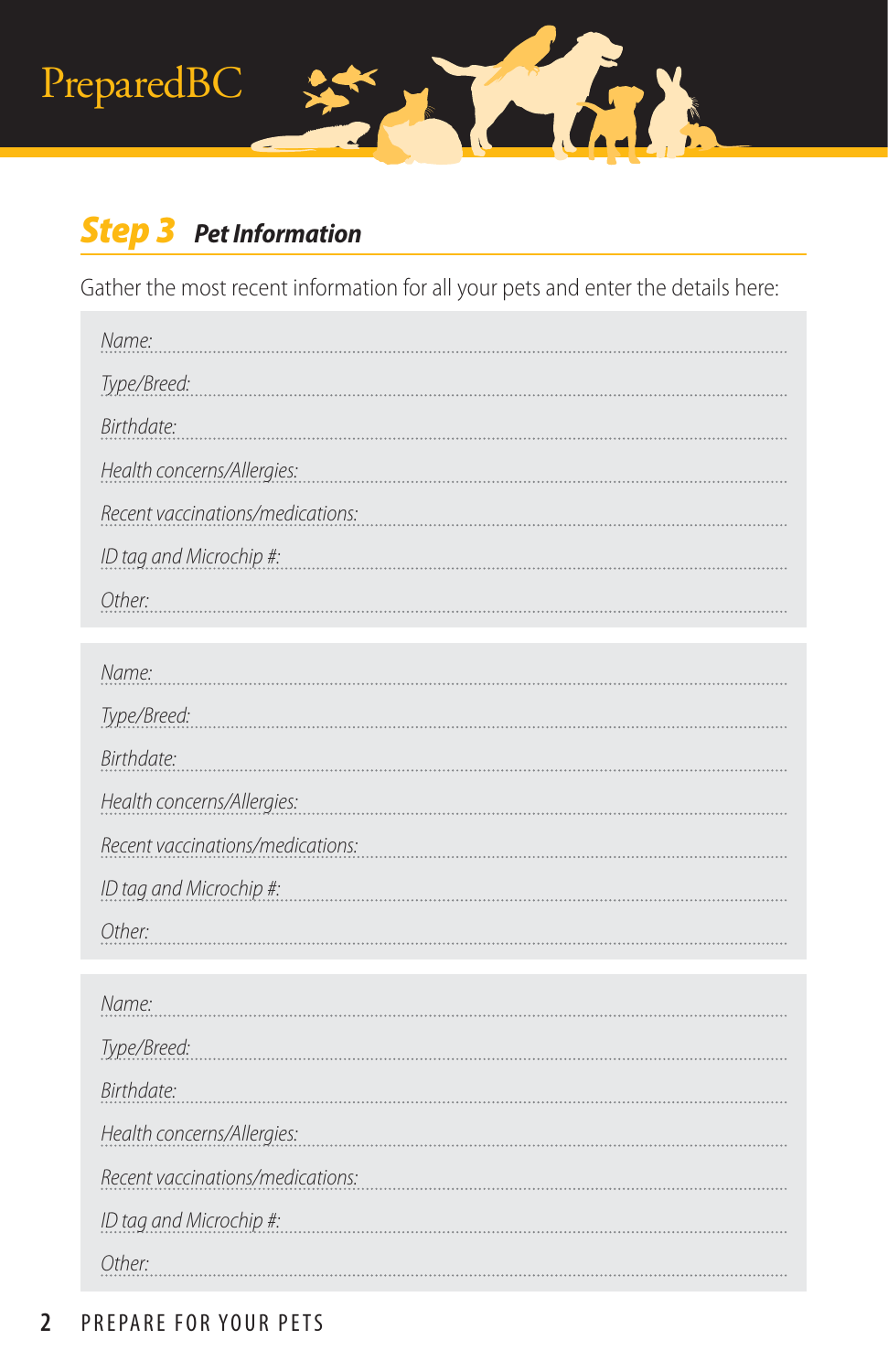### **Vet Information**

| Name:                         |
|-------------------------------|
| Address:                      |
| Phone #:                      |
| Nearest Emergency Vet Clinic: |

## *Step 5 Pack for your Pets*

Make sure you have everything you need for your companion(s) in a grab-andgo bag:

- » Leash, pet restraint, muzzle or harness
- » Pet carrier
- » Pet food for three days (or more)
- » Water for three days (or more)
- » Collapsible food and water dishes
- » Treats, a favourite toy and a small towel with your scent on it
- » Waterproof backpack or bag for your pet supplies
- » Copy of vaccination records
- » Medications and basic pet first aid supplies
- » Photos of your pet(s) with you and alone; they can be used for identification

Think ahead – you might need extra supplies based on what type of pet you have:

- » CATS? You'll need a small container of cat litter and plastic bags
- » DOGS? You'll need a roll of poop bags
- » REPTILES? You may need a portable battery-operated heat lamp
- » BIRDS? You might need cuttlebone and grit

PreparedBC